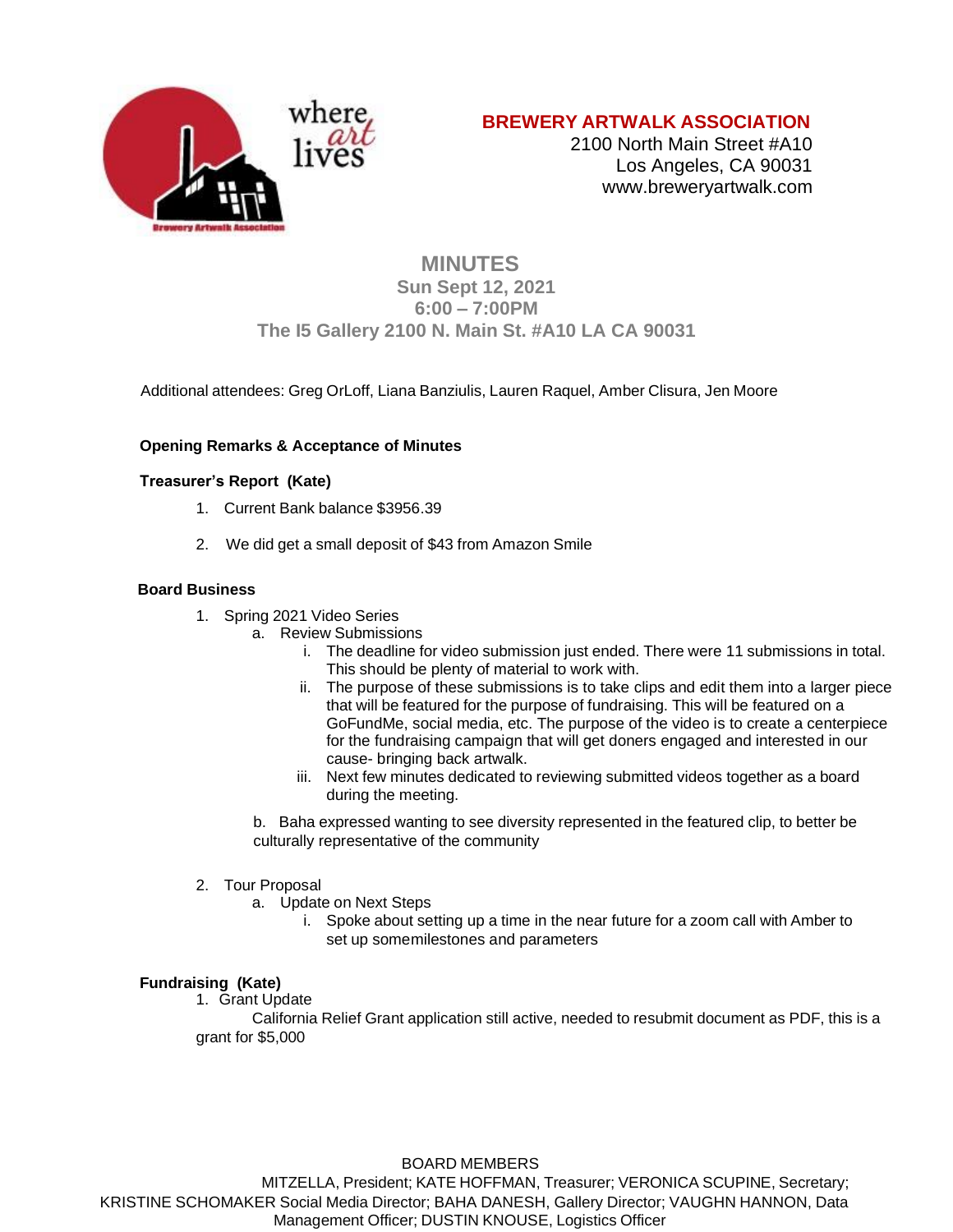### **Logistics (Dustin)**

3. Nothing to report

### **Advertising/ Graphic Design (Mitzella**)

- 1. Billboard Update
	- a. The amount for billboard quote is above \$6,500. This quote is just for repainting the current design.

#### **Social Media (Kristine)**

1. Nothing to report

#### **I5 Gallery (Baha)**

- 1. Nothing to report for gallery update
- 2. AC Repaired with duct tape and works for the time being.

### **Data Management (Vaughn will not be in attendance)**

- 1. Data Management Report
	- a. Jane Szabo and Christopher Ronk have asked to be added to the website
	- b. No other videos have come in
	- c. Both Google and Apple app store accounts are updated and fully accessible by STQRY so our app will be ready for next Artwalk
	- d. Updated website description so Art Walk is now Artwalk
	- e. Vaughn would like to encourage everyone to use our shared Drive and Docs for longercontent that is shared here and to be commented/edited by the board
- 2. Questions about newsletter sign up
	- a. Kate asked Vaughn: When someone adds themselves to our mailing list on the website, I'm pretty sure that only gets them on the public-facing mailing list. It does not capture new residents to the potential participant pool, correct?
		- i. Vaughn replied that this is true. He followed up by asking if the board has an existing database/ list of potential residents which we could cross reference in the future.
		- ii. We do not as this would be private information that only the Carlson's would have access to. In the past, Carlson industries has been cooperative in distributing information for the BAA when we needed to reach out to the larger community.

### **Communications (Kate)**

- **1.** Communications Report
	- **a.** Nothing to report
- **2.** Brochure Update:
	- **a.** A webpage on the BAA Website will be made so we can supply a direct link to new residents via Carlson Industries new residents' package which is now digital. With information about how to participate in the event, rules and guidelines and how to sign up for the newsletter, this page will streamline the process of getting both new and existing residents up to speed on what the BAA does and how they can participate in Artwalk.

**Open Floor Meeting Adjournment**

**Next meeting: Sun Oct 10th 2021 6:00 – 7:00PM in the i5 Gallery**